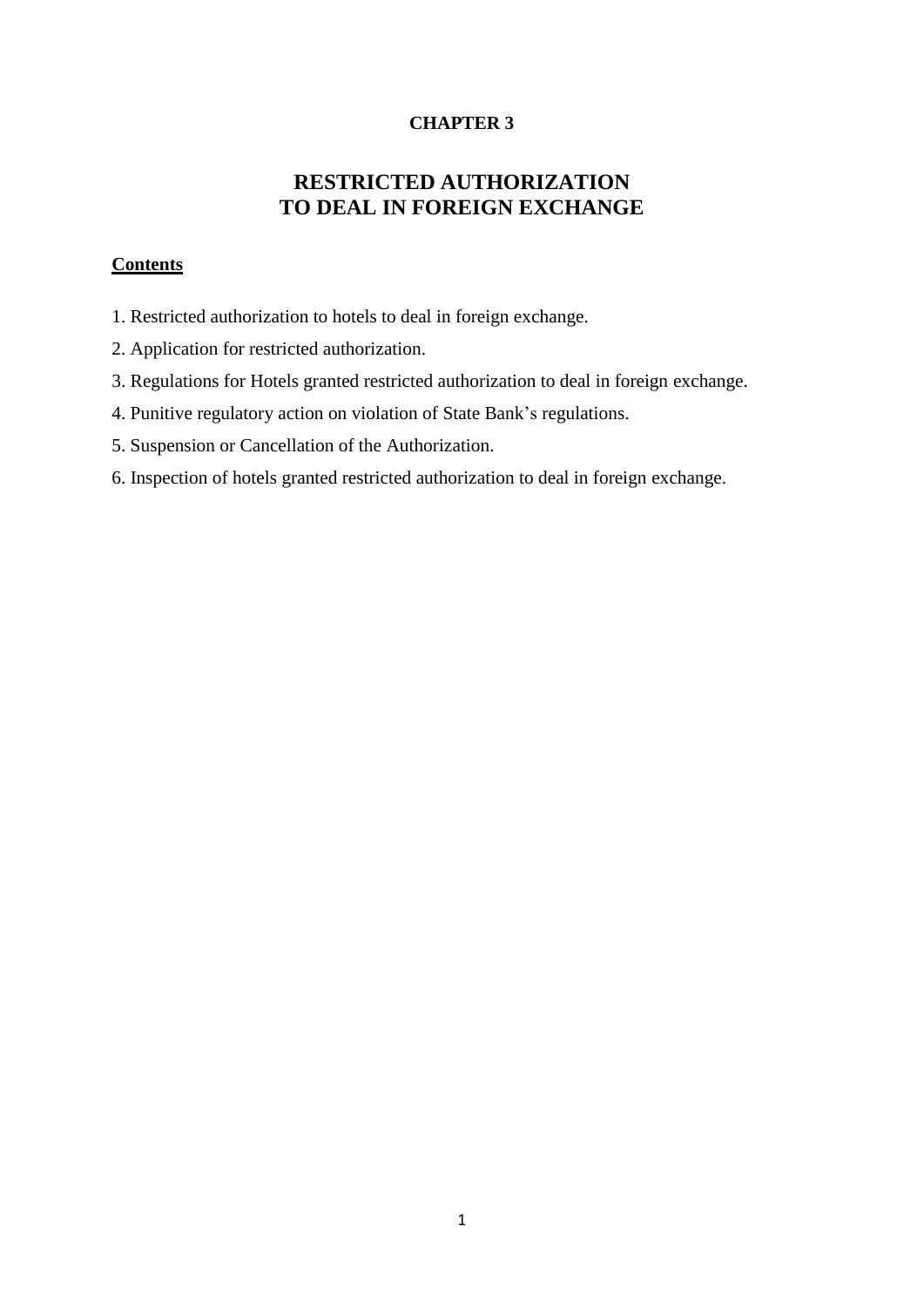### **CHAPTER 3**

### **RESTRICTED AUTHORIZATION TO DEAL IN FOREIGN EXCHANGE**

#### **1. Restricted authorization to hotels to deal in foreign exchange.**

(i) In exercise of the powers conferred by Section 3 of the Foreign Exchange Regulation Act, 1947, the State Bank may, on application made to it in this behalf, authorize any person to deal in foreign exchange. The State Bank may authorize dealings in all foreign currencies or may restrict to dealings in specified foreign currencies only. It may further authorize transactions of all descriptions in foreign currencies or restrict to specified transactions only.

(ii) The State Bank issues restricted authorization to deal in foreign exchange to 3, 4  $\&$  5 Star Hotels to facilitate the foreign travelers to meet their local currency needs during their stay in Pakistan which includes boarding/lodging expenses, transportation, other local spending etc.

### **2. Application for restricted authorization.**

(i) The intending 3, 4  $\&$  5 Star Hotels may apply to the State Bank through Pakistan Hotels Association for restricted authorization (hereinafter referred to as 'authorization') to purchase foreign currencies from their customers. The application should contain full particulars i.e. name and address of the hotel, star rating, NTN/STRN, CNIC numbers of the Proprietors/Directors/Partners etc. and should be supported by the following documents:

a) Copy of NTN/STRN Certificate of the Hotel. b) Copies of the CNICs of the Proprietors/Directors/Partners.

c) DD/PO for the issuance/renewal of authorization as prescribed in the subsequent paragraphs.

(ii) Pakistan Hotels Association, after ascertaining the star rating and verifying the particulars and supporting documents submitted by the applicant, shall forward the application to the Director, Exchange Policy Department, State Bank of Pakistan, Karachi.

(iii) The authorization will initially be granted for a period of three years renewable thereafter.

(iv) The fee for issuance of authorization and its subsequent renewals shall be Rs. 50,000 per location to be paid/submitted through DD/PO in favor of the State Bank of Pakistan.

(v) The application for renewal of authorization, alongwith DD/PO of the prescribed fee, should be received at the State Bank at least one month before expiry of authorization.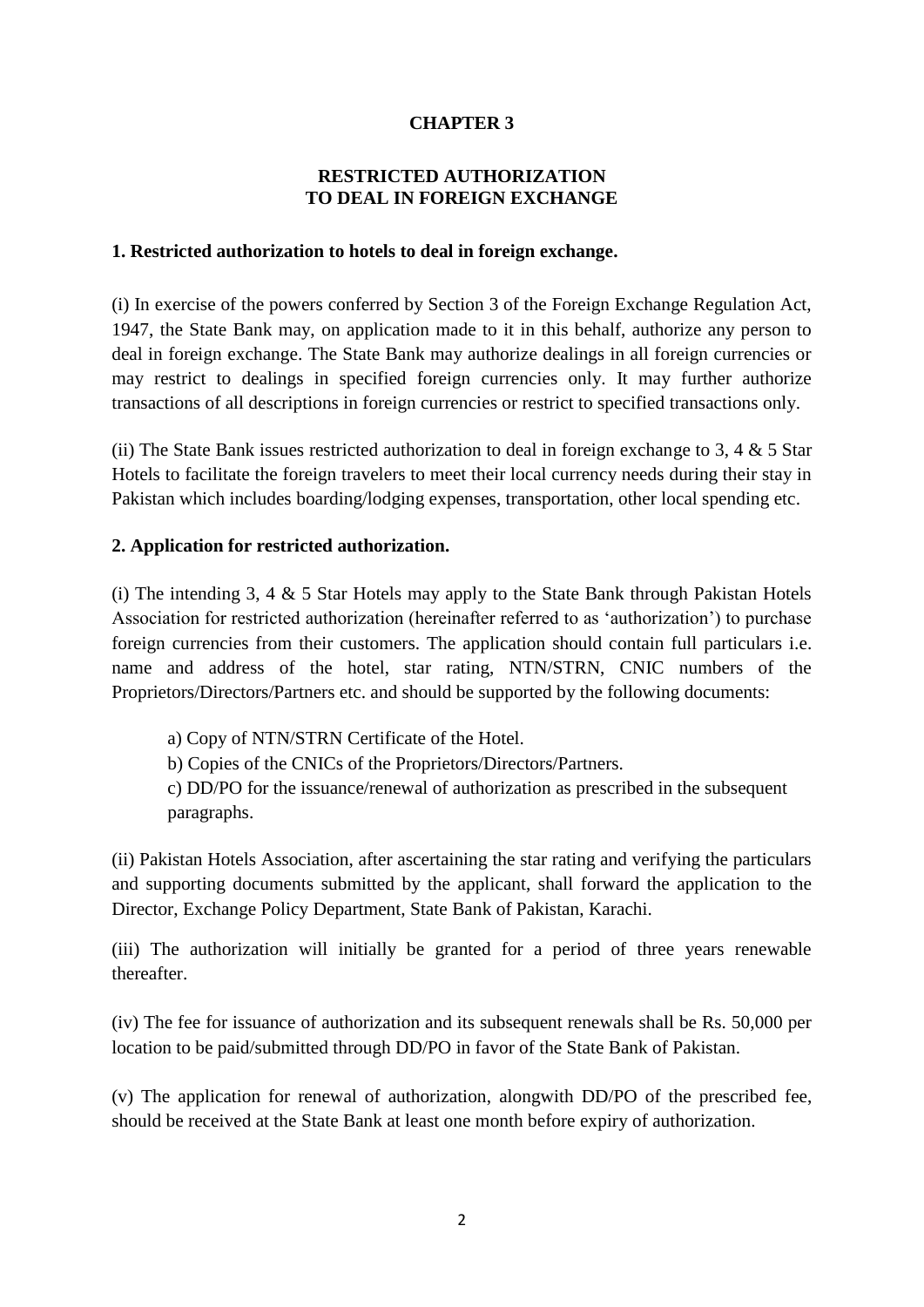(vi) The State Bank reserves the right to grant or refuse to grant the authorization or renewal thereof without assigning any reason.

(vii) The authorized hotel shall immediately intimate any change in its constitution, ownership or directorship to the Director, Exchange Policy Department, State Bank of Pakistan, Karachi.

### **3. Regulations for Hotels granted restricted authorization to deal in foreign exchange.**

The hotels' activities under such Restricted Authorization shall be confined only to purchase of foreign currency notes, coins and travelers cheques from their customers. The State Bank reserves the right to visit the premises and inspect the records/books of accounts of the hotels as and when deemed necessary.

In terms of the above authorization, the hotels shall:

(i) sell the foreign currency notes, coins, travelers cheques received by them from their customers to an Authorized Dealer or an exchange company, within a period of one-week.

(ii) keep in record the receipts issued by the Authorized Dealer or exchange company against sale of such foreign currencies.

(iii) not be allowed to deposit these foreign currencies in their foreign currency accounts, if being maintained by them, or use the same for any other purpose.

(iv) issue proper computer generated receipts/vouchers for all transactions involving purchase of foreign currencies from the customers. Every receipt provided to the customer shall bear the name of hotel, date of transaction, nature of payment i.e. currency dealt, exchange rate and signature of the recipient. For this purpose, they shall install Electronic Cash Register or any other suitable electronic device.

(v) display the prevailing exchange rates applicable for purchase of major foreign currencies through notice/display boards at a prominent place for information of the customers. It shall also be advised to the customers, through these notice/display boards, to obtain receipts against sale of foreign currencies.

(vi) maintain proper books of accounts and provide all data, information, books of accounts and related record of their foreign exchange transactions as and when required by the State Bank for onsite inspection or offsite monitoring.

(vii) submit a monthly statement of the purchase of foreign currencies by 8<sup>th</sup>day of subsequent month to the Statistics & Data Warehouse Department, State Bank of Pakistan at [hotels.sdwd@sbp.org.pk](mailto:hotels.sdwd@sbp.org.pk) as per the prescribed format placed at the end of this chapter.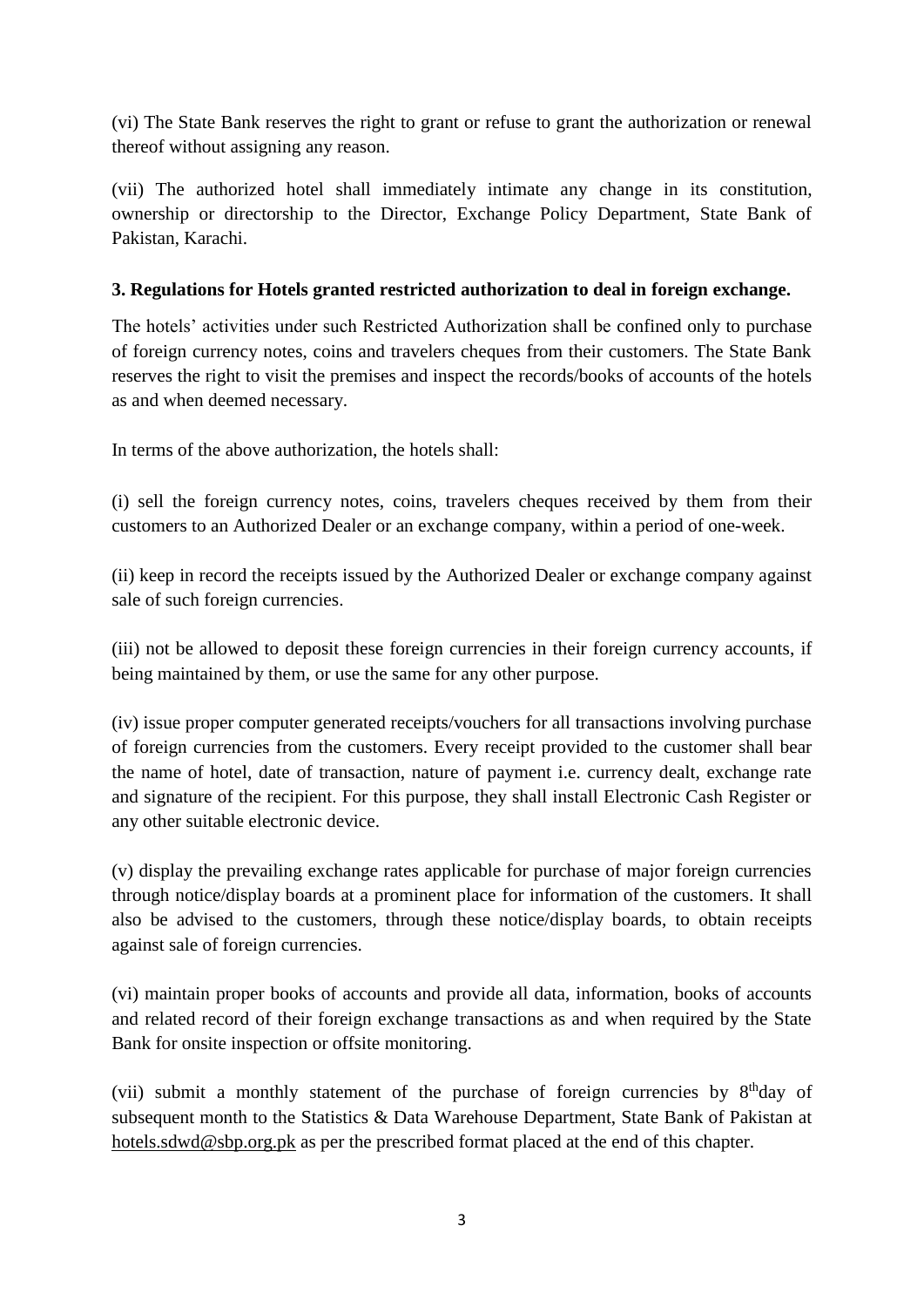### **4. Punitive regulatory action on violation of State Bank's regulations.**

The hotels granted restricted authorization shall strictly observe the above foreign exchange regulations/instructions as well as those issued by the State Bank from time to time. In case of violation of the State Bank's regulations or instructions issued thereunder, regulatory action may be taken against the delinquent hotel under section 23K of the Foreign Exchange Regulation Act, 1947.

### **5. Suspension or Cancellation of the Authorization.**

The authorization granted to a hotel may be suspended or cancelled, if it fails to:

- a) submit prescribed monthly statements to the State Bank;
- b) sell foreign currencies purchased from the customers to an authorized dealer or exchange company within the stipulated time;
- c) follow regulations prescribed by the State Bank from time to time.

### **6. Inspection of hotels granted restricted authorization to deal in foreign exchange.**

(i) The State Bank reserves the right to inspect the activities of a hotel at any time it finds appropriate to ensure adherence to the regulations issued by the State Bank.

(ii) The hotels are required to fully cooperate with the State Bank's inspection team and provide full disclosure of information required during the course of inspection, including but not limited to their activities, accounts, operations, IT systems and records.

(iii) The hotel or any of its officials shall not:

- (a) obstruct or hinder the inspection team in carrying out their official duties under the State Bank's directives.
- (b) provide false, misleading or inaccurate information to the State Bank's inspection team.

(iv) Deliberate obstruction to the State Bank's inspection team in the performance of their duties by the sponsors, directors, officials etc. will result in punitive action against the hotel and/or its sponsors/directors/officials. This may, interalia, include suspension/revocation of the restricted authorization of the hotel, permanent disqualification of its sponsors and directors to undertake any foreign exchange business activity in any capacity.

\*\*\*\*\*\*\*\*\*